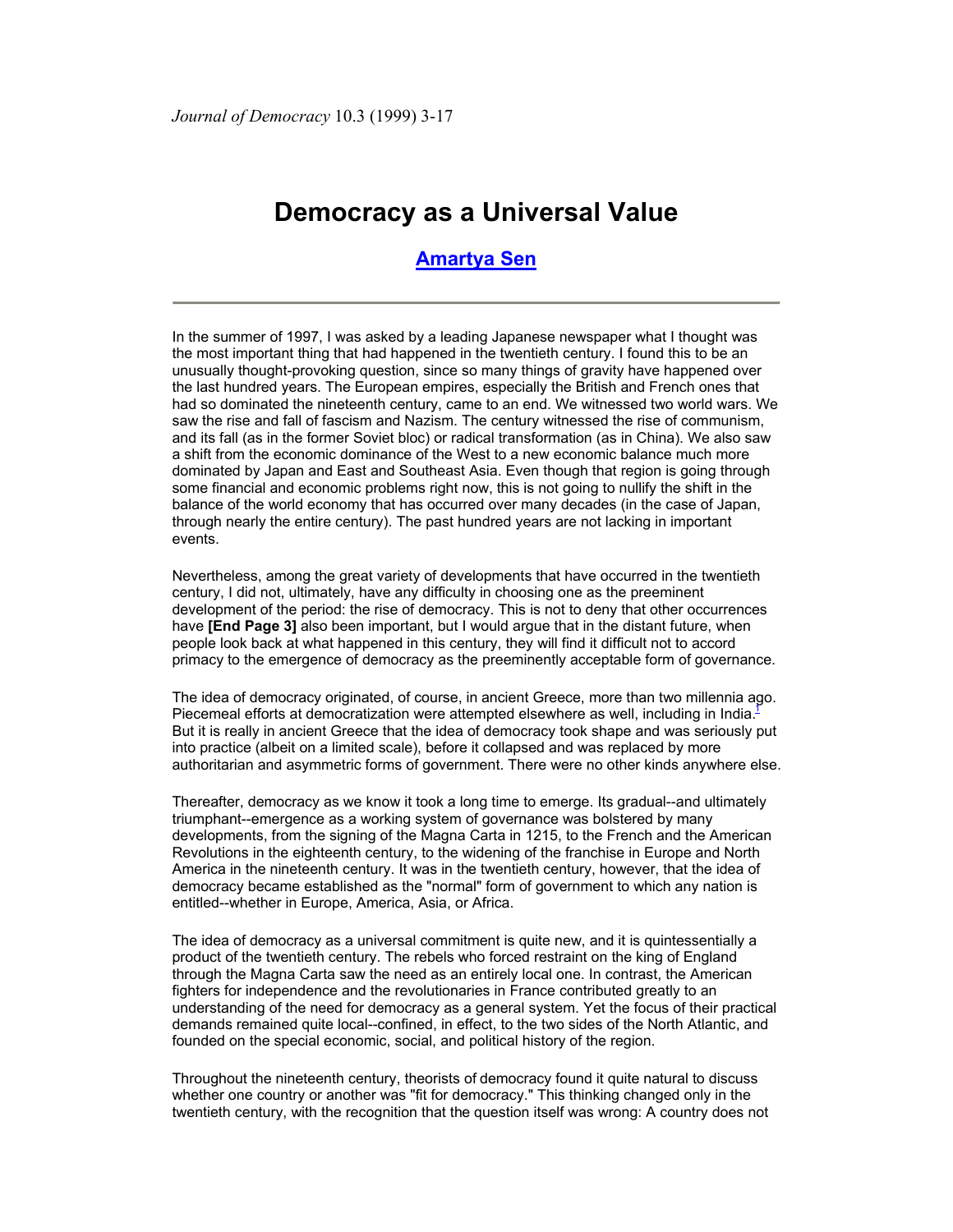have to be deemed fit *for* democracy; rather, it has to become fit *through* democracy. This is indeed a momentous change, extending the potential reach of democracy to cover billions of people, with their varying histories and cultures and disparate levels of affluence.

It was also in this century that people finally accepted that "franchise for all adults" must mean *all*--not just men but also women. When in January of this year I had the opportunity to meet Ruth Dreyfuss, the president of Switzerland and a woman of remarkable distinction, it gave me occasion to recollect that only a quarter century ago Swiss women could not even vote. We have at last reached the point of recognizing that the coverage of universality, like the quality of mercy, is not strained. **[End Page 4]**

I do not deny that there are challenges to democracy's claim to universality. These challenges come in many shapes and forms--and from different directions. Indeed, that is part of the subject of this essay. I have to examine the claim of democracy as a universal value and the disputes that surround that claim. Before I begin that exercise, however, it is necessary to grasp clearly the sense in which democracy has become a dominant belief in the contemporary world.

In any age and social climate, there are some sweeping beliefs that seem to command respect as a kind of general rule--like a "default" setting in a computer program; they are considered right *unless* their claim is somehow precisely negated. While democracy is not yet universally practiced, nor indeed uniformly accepted, in the general climate of world opinion, democratic governance has now achieved the status of being taken to be generally right. The ball is very much in the court of those who want to rubbish democracy to provide justification for that rejection.

This is a historic change from not very long ago, when the advocates of democracy for Asia or Africa had to argue for democracy with their backs to the wall. While we still have reason enough to dispute those who, implicitly or explicitly, reject the need for democracy, we must also note clearly how the general climate of opinion has shifted from what it was in previous centuries. We do not have to establish afresh, each time, whether such and such a country (South Africa, or Cambodia, or Chile) is "fit for democracy" (a question that was prominent in the discourse of the nineteenth century); we now take that for granted. This recognition of democracy as a universally relevant system, which moves in the direction of its acceptance as a universal value, is a major revolution in thinking, and one of the main contributions of the twentieth century. It is in this context that we have to examine the question of democracy as a universal value.

#### **The Indian Experience**

How well has democracy worked? While no one really questions the role of democracy in, say, the United States or Britain or France, it is still a matter of dispute for many of the poorer countries in the world. This is not the occasion for a detailed examination of the historical record, but I would argue that democracy has worked well enough.

India, of course, was one of the major battlegrounds of this debate. In denying Indians independence, the British expressed anxiety over the Indians' ability to govern themselves. India was indeed in some disarray in 1947, the year it became independent. It had an untried government, an undigested partition, and unclear political alignments, combined with widespread communal violence and social disorder. It was hard to have faith in the future of a united and democratic India. **[End Page 5]** And yet, half a century later, we find a democracy that has, taking the rough with the smooth, worked remarkably well. Political differences have been largely tackled within the constitutional guidelines, and governments have risen and fallen according to electoral and parliamentary rules. An ungainly, unlikely, inelegant combination of differences, India nonetheless survives and functions remarkably well as a political unit with a democratic system. Indeed, it is held together by its working democracy.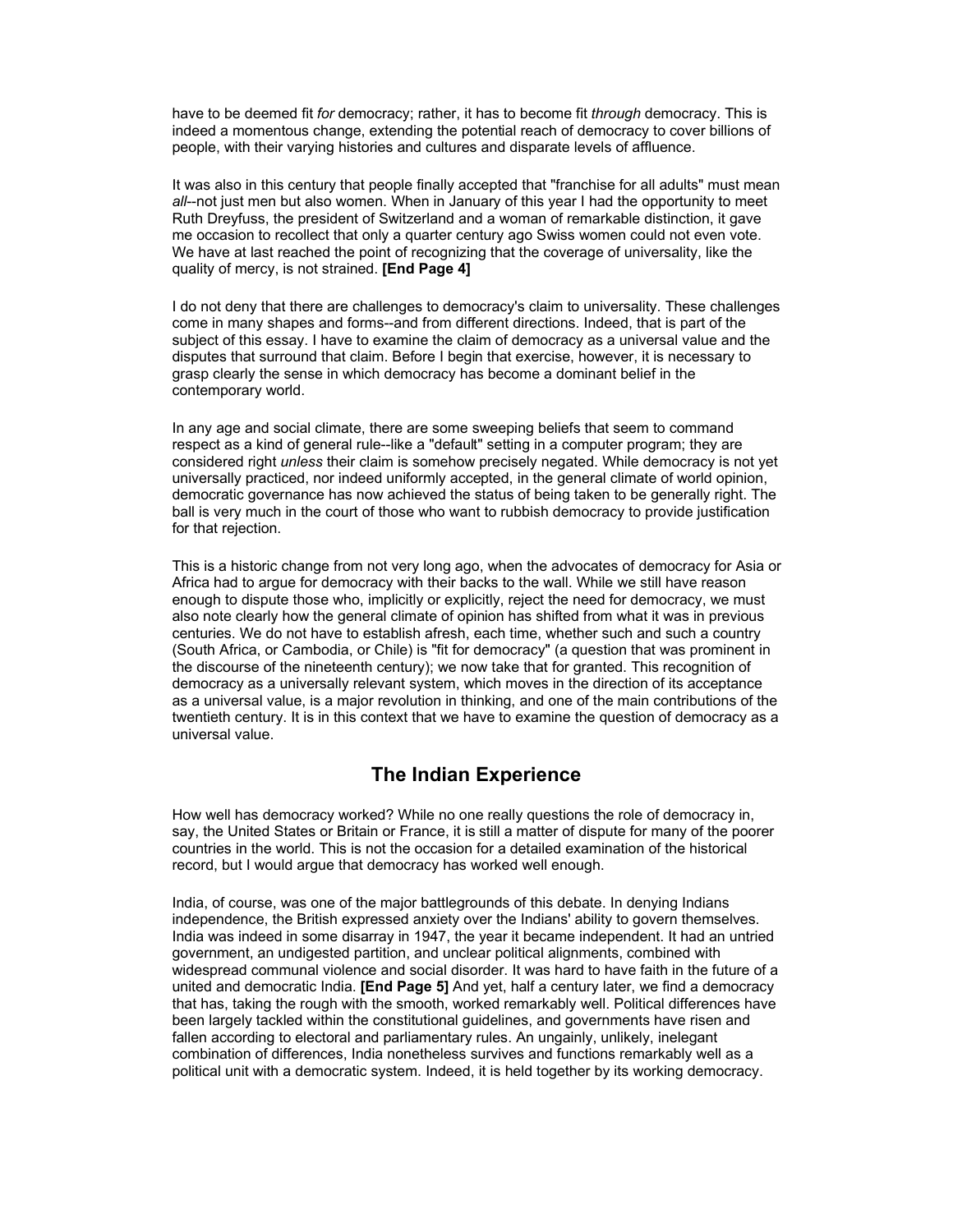India has also survived the tremendous challenge of dealing with a variety of major languages and a spectrum of religions. Religious and communal differences are, of course, vulnerable to exploitation by sectarian politicians, and have indeed been so used on several occasions (including in recent months), causing massive consternation in the country. Yet the fact that consternation greets sectarian violence and that condemnation of such violence comes from all sections of the country ultimately provides the main democratic guarantee against the narrowly factional exploitation of sectarianism. This is, of course, essential for the survival and prosperity of a country as remarkably varied as India, which is home not only to a Hindu majority, but to the world's third largest Muslim population, to millions of Christians and Buddhists, and to most of the world's Sikhs, Parsees, and Jains.

## **Democracy and Economic Development**

It is often claimed that nondemocratic systems are better at bringing about economic development. This belief sometimes goes by the name of "the Lee hypothesis," due to its advocacy by Lee Kuan Yew, the leader and former president of Singapore. He is certainly right that some disciplinarian states (such as South Korea, his own Singapore, and postreform China) have had faster rates of economic growth than many less authoritarian ones (including India, Jamaica, and Costa Rica). The "Lee hypothesis," however, is based on sporadic empiricism, drawing on very selective and limited information, rather than on any general statistical testing over the wide-ranging data that are available. A general relation of this kind cannot be established on the basis of very selective evidence. For example, we cannot really take the high economic growth of Singapore or China as "definitive proof" that authoritarianism does better in promoting economic growth, any more than we can draw the opposite conclusion from the fact that Botswana, the country with the best record of economic growth in Africa, indeed with one of the finest records of economic growth in the whole world, has been an oasis of democracy on that continent over the decades. We need more systematic empirical studies to sort out the claims and counterclaims.

There is, in fact, no convincing general evidence that authoritarian **[End Page 6]** governance and the suppression of political and civil rights are really beneficial to economic development. Indeed, the general statistical picture does not permit any such induction. Systematic empirical studies (for example, by Robert Barro or by Adam Przeworski) give no real support to the claim that there is a general conflict between political rights and economic performance.<sup>2</sup> The directional linkage seems to depend on many other circumstances, and while some statistical investigations note a weakly negative relation, others find a strongly positive one. If all the comparative studies are viewed together, the hypothesis that there is no clear relation between economic growth and democracy in *either* direction remains extremely plausible. Since democracy and political liberty have importance in themselves, the case for them therefore remains untarnished.<sup>3</sup>

The question also involves a fundamental issue of methods of economic research. We must not only look at statistical connections, but also examine and scrutinize the *causal* processes that are involved in economic growth and development. The economic policies and circumstances that led to the economic success of countries in East Asia are by now reasonably well understood. While different empirical studies have varied in emphasis, there is by now broad consensus on a list of "helpful policies" that includes openness to competition, the use of international markets, public provision of incentives for investment and export, a high level of literacy and schooling, successful land reforms, and other social opportunities that widen participation in the process of economic expansion. There is no reason at all to assume that any of these policies is inconsistent with greater democracy and had to be forcibly sustained by the elements of authoritarianism that happened to be present in South Korea or Singapore or China. Indeed, there is overwhelming evidence to show that what is needed for generating faster economic growth is a friendlier economic climate rather than a harsher political system.

To complete this examination, we must go beyond the narrow confines of economic growth and scrutinize the broader demands of economic development, including the need for economic and social security. In that context, we have to look at the connection between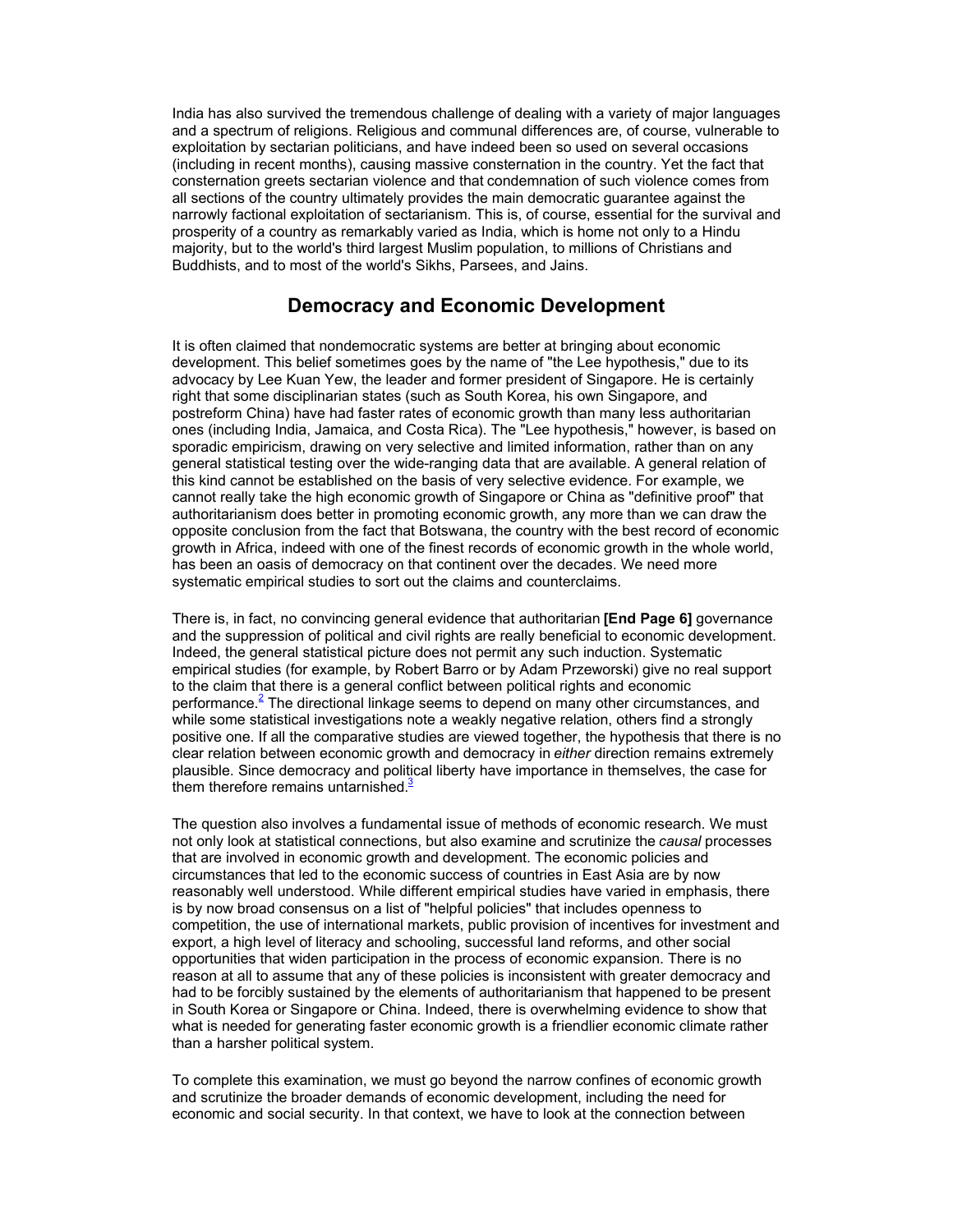political and civil rights, on the one hand, and the prevention of major economic disasters, on the other. Political and civil rights give people the opportunity to draw attention forcefully to general needs and to demand appropriate public action. The response of a government to the acute suffering of its people often depends on the pressure that is put on it. The exercise of political rights (such as voting, criticizing, protesting, and the like) can make a real difference to the political incentives that operate on a government.

I have discussed elsewhere the remarkable fact that, in the terrible history of famines in the world, no substantial famine has ever occurred **[End Page 7]** in any independent and democratic country with a relatively free press.<sup>4</sup> We cannot find exceptions to this rule, no matter where we look: the recent famines of Ethiopia, Somalia, or other dictatorial regimes; famines in the Soviet Union in the 1930s; China's 1958-61 famine with the failure of the Great Leap Forward; or earlier still, the famines in Ireland or India under alien rule. China, although it was in many ways doing much better economically than India, still managed (unlike India) to have a famine, indeed the largest recorded famine in world history: Nearly 30 million people died in the famine of 1958-61, while faulty governmental policies remained uncorrected for three full years. The policies went uncriticized because there were no opposition parties in parliament, no free press, and no multiparty elections. Indeed, it is precisely this lack of challenge that allowed the deeply defective policies to continue even though they were killing millions each year. The same can be said about the world's two contemporary famines, occurring right now in North Korea and Sudan.

Famines are often associated with what look like natural disasters, and commentators often settle for the simplicity of explaining famines by pointing to these events: the floods in China during the failed Great Leap Forward, the droughts in Ethiopia, or crop failures in North Korea. Nevertheless, many countries with similar natural problems, or even worse ones, manage perfectly well, because a responsive government intervenes to help alleviate hunger. Since the primary victims of a famine are the indigent, deaths can be prevented by recreating incomes (for example, through employment programs), which makes food accessible to potential famine victims. Even the poorest democratic countries that have faced terrible droughts or floods or other natural disasters (such as India in 1973, or Zimbabwe and Botswana in the early 1980s) have been able to feed their people without experiencing a famine.

Famines are easy to prevent if there is a serious effort to do so, and a democratic government, facing elections and criticisms from opposition parties and independent newspapers, cannot help but make such an effort. Not surprisingly, while India continued to have famines under British rule right up to independence (the last famine, which I witnessed as a child, was in 1943, four years before independence), they disappeared suddenly with the establishment of a multiparty democracy and a free press.

I have discussed these issues elsewhere, particularly in my joint work with Jean Dr'eze, so I will not dwell further on them here.<sup>5</sup> Indeed, the issue of famine is only one example of the reach of democracy, though it is, in many ways, the easiest case to analyze. The positive role of political and civil rights applies to the prevention of economic and social disasters in general. When things go fine and everything is routinely good, this instrumental role of democracy may not be particularly missed. It is when things get fouled up, for one **[End Page 8]** reason or another, that the political incentives provided by democratic governance acquire great practical value.

There is, I believe, an important lesson here. Many economic technocrats recommend the use of economic incentives (which the market system provides) while ignoring political incentives (which democratic systems could guarantee). This is to opt for a deeply unbalanced set of ground rules. The protective power of democracy may not be missed much when a country is lucky enough to be facing no serious calamity, when everything is going quite smoothly. Yet the danger of insecurity, arising from changed economic or other circumstances, or from uncorrected mistakes of policy, can lurk behind what looks like a healthy state.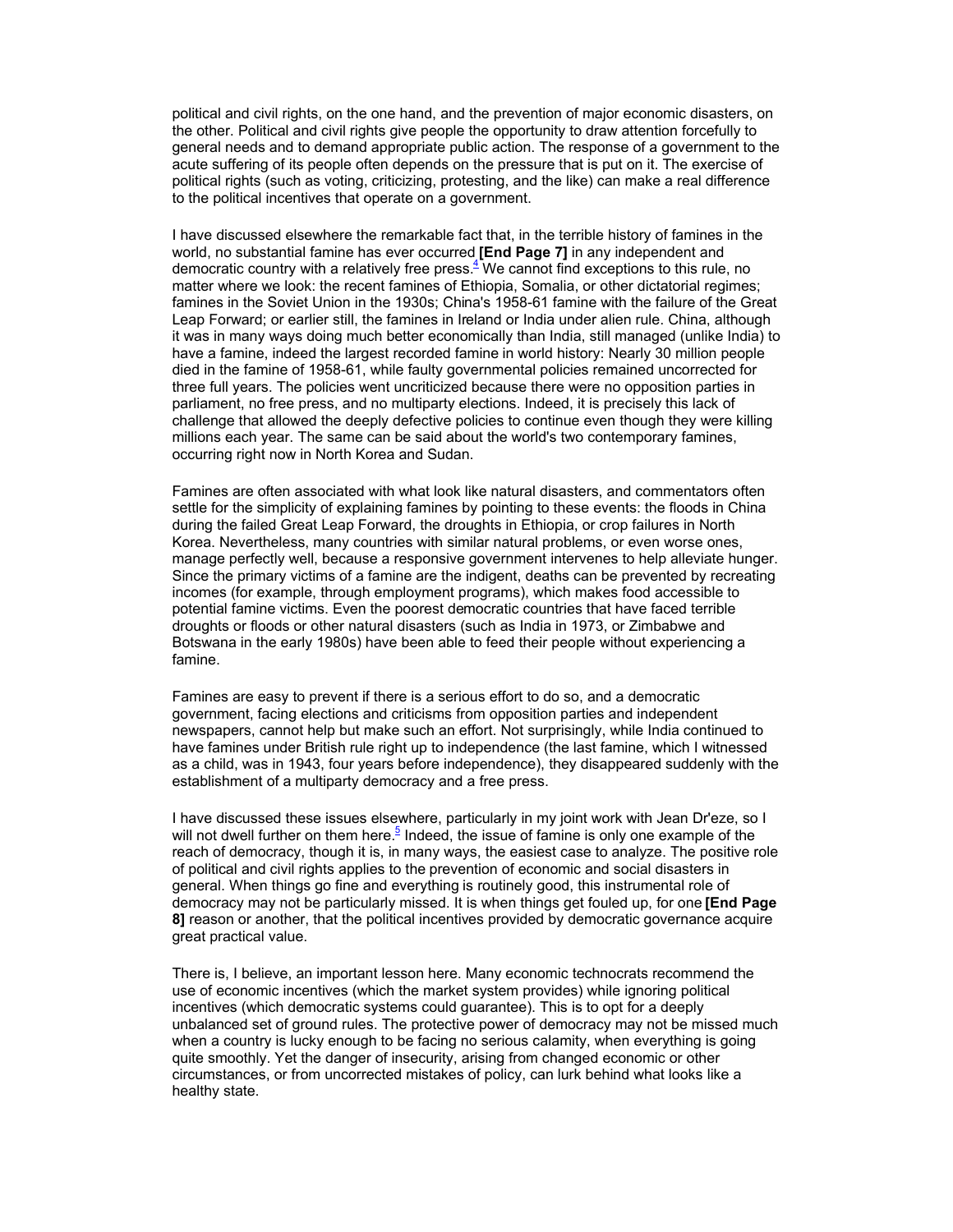The recent problems of East and Southeast Asia bring out, among other things, the penalties of undemocratic governance. This is so in two striking respects. First, the development of the financial crisis in some of these economies (including South Korea, Thailand, Indonesia) has been closely linked to the lack of transparency in business, in particular the lack of public participation in reviewing financial arrangements. The absence of an effective democratic forum has been central to this failing. Second, once the financial crisis led to a general economic recession, the protective power of democracy--not unlike that which prevents famines in democratic countries--was badly missed in a country like Indonesia. The newly dispossessed did not have the hearing they needed.

A fall in total gross national product of, say, 10 percent may not look like much if it follows in the wake of a growth rate of 5 or 10 percent every year over the past few decades, and yet that decline can decimate lives and create misery for millions if the burden of contraction is not widely shared but allowed to be heaped on those--the unemployed or the economically redundant--who can least bear it. The vulnerable in Indonesia may not have missed democracy when things went up and up, but that lacuna kept their voice low and muffled as the unequally shared crisis developed. The protective role of democracy is strongly missed when it is most needed.

## **The Functions of Democracy**

I have so far allowed the agenda of this essay to be determined by the critics of democracy, especially the economic critics. I shall return to criticisms again, taking up the arguments of the cultural critics in particular, but the time has come for me to pursue further the positive analysis of what democracy does and what may lie at the base of its claim to be a universal value.

What exactly is democracy? We must not identify democracy with majority rule. Democracy has complex demands, which certainly **[End Page 9]** include voting and respect for election results, but it also requires the protection of liberties and freedoms, respect for legal entitlements, and the guaranteeing of free discussion and uncensored distribution of news and fair comment. Even elections can be deeply defective if they occur without the different sides getting an adequate opportunity to present their respective cases, or without the electorate enjoying the freedom to obtain news and to consider the views of the competing protagonists. Democracy is a demanding system, and not just a mechanical condition (like majority rule) taken in isolation.

Viewed in this light, the merits of democracy and its claim as a universal value can be related to certain distinct virtues that go with its unfettered practice. Indeed, we can distinguish three different ways in which democracy enriches the lives of the citizens. First, political freedom is a part of human freedom in general, and exercising civil and political rights is a crucial part of good lives of individuals as social beings. Political and social participation has *intrinsic value* for human life and well-being. To be prevented from participation in the political life of the community is a major deprivation.

Second, as I have just discussed (in disputing the claim that democracy is in tension with economic development), democracy has an important *instrumental value* in enhancing the hearing that people get in expressing and supporting their claims to political attention (including claims of economic needs). Third--and this is a point to be explored further--the practice of democracy gives citizens an opportunity to learn from one another, and helps society to form its values and priorities. Even the idea of "needs," including the understanding of "economic needs," requires public discussion and exchange of information, views, and analyses. In this sense, democracy has *constructive* importance, in addition to its intrinsic value for the lives of the citizens and its instrumental importance in political decisions. The claims of democracy as a universal value have to take note of this diversity of considerations.

The conceptualization--even comprehension--of what are to count as "needs," including "economic needs," may itself require the exercise of political and civil rights. A proper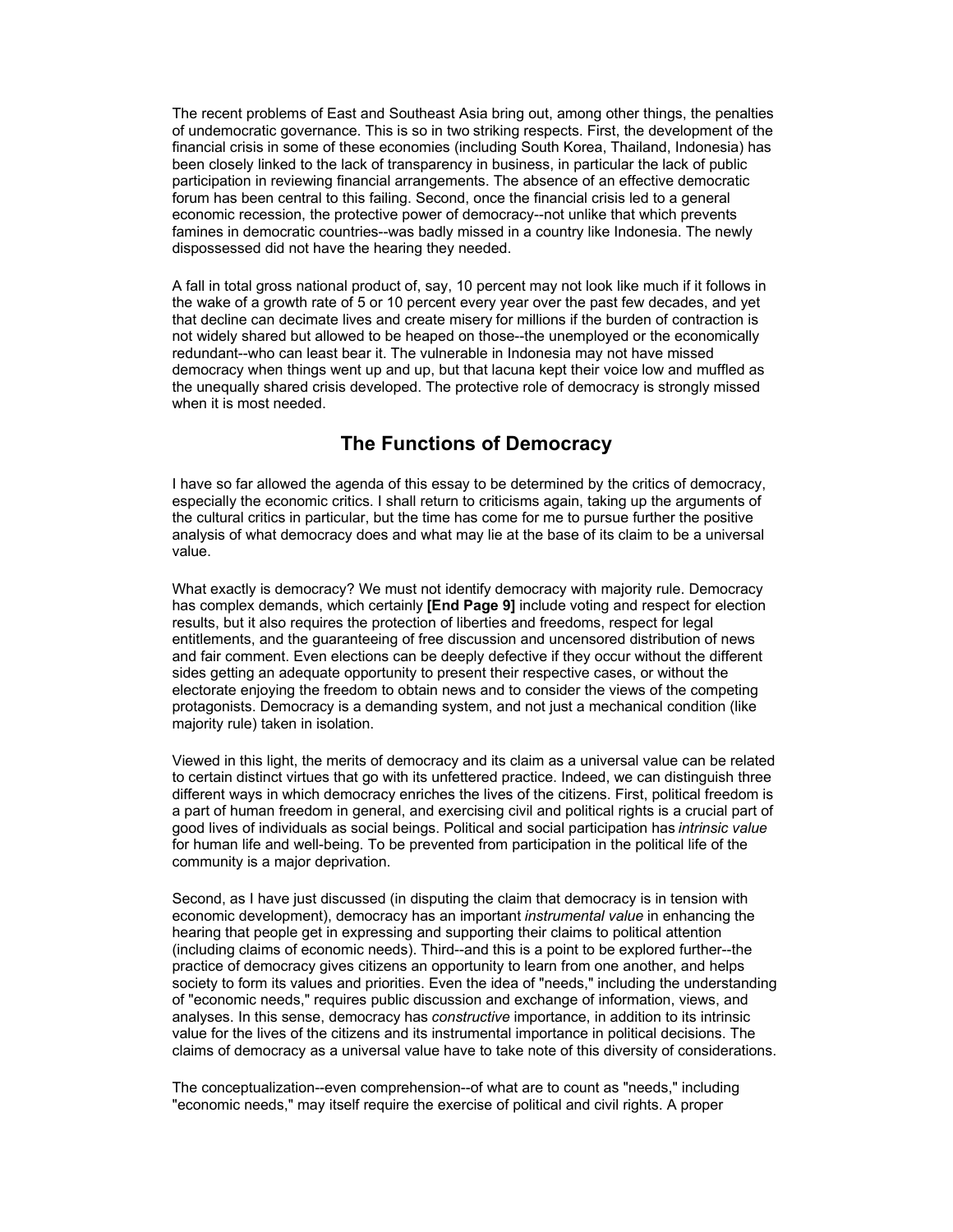understanding of what economic needs are--their content and their force--may require discussion and exchange. Political and civil rights, especially those related to the guaranteeing of open discussion, debate, criticism, and dissent, are central to the process of generating informed and considered choices. These processes are crucial to the formation of values and priorities, and we cannot, in general, take preferences as given independently of public discussion, that is, irrespective of whether open interchange and debate are permitted or not.

In fact, the reach and effectiveness of open dialogue are often underestimated in assessing social and political problems. For example, **[End Page 10]** public discussion has an important role to play in reducing the high rates of fertility that characterize many developing countries. There is substantial evidence that the sharp decline in fertility rates in India's more literate states has been much influenced by public discussion of the bad effects of high fertility rates on the community at large, and especially on the lives of young women. If the view has emerged in, say, the Indian state of Kerala or of Tamil Nadu that a happy family in the modern age is a small family, much discussion and debate have gone into the formation of these perspectives. Kerala now has a fertility rate of 1.7 (similar to that of Britain and France, and well below China's 1.9), and this has been achieved with no coercion, but mainly through the emergence of new values--a process in which political and social dialogue has played a major part. Kerala's high literacy rate (it ranks higher in literacy than any province in China), especially among women, has greatly contributed to making such social and political dialogue possible.

Miseries and deprivations can be of various kinds, some more amenable to social remedies than others. The totality of the human predicament would be a gross basis for identifying our "needs." For example, there are many things that we might have good reason to value and thus could be taken as "needs" if they were feasible. We could even want immortality, as Maitreyee, that remarkable inquiring mind in the *Upanishads,* famously did in her 3000-year old conversation with Yajnvalkya. But we do not see immortality as a "need" because it is clearly unfeasible. Our conception of needs relates to our ideas of the preventable nature of some deprivations and to our understanding of what can be done about them. In the formation of understandings and beliefs about feasibility (particularly, *social* feasibility), public discussions play a crucial role. Political rights, including freedom of expression and discussion, are not only pivotal in inducing social responses to economic needs, they are also central to the conceptualization of economic needs themselves.

## **Universality of Values**

If the above analysis is correct, then democracy's claim to be valuable does not rest on just one particular merit. There is a plurality of virtues here, including, first, the *intrinsic* importance of political participation and freedom in human life; second, the *instrumental* importance of political incentives in keeping governments responsible and accountable; and third, the *constructive* role of democracy in the formation of values and in the understanding of needs, rights, and duties. In the light of this diagnosis, we may now address the motivating question of this essay, namely the case for seeing democracy as a universal value. **[End Page 11]**

In disputing this claim, it is sometimes argued that not everyone agrees on the decisive importance of democracy, particularly when it competes with other desirable things for our attention and loyalty. This is indeed so, and there is no unanimity here. This lack of unanimity is seen by some as sufficient evidence that democracy is not a universal value.

Clearly, we must begin by dealing with a methodological question: What is a universal value? For a value to be considered universal, must it have the consent of everyone? If that were indeed necessary, then the category of universal values might well be empty. I know of no value--not even motherhood (I think of *Mommie Dearest*)--to which no one has ever objected. I would argue that universal consent is not required for something to be a universal value. Rather, the claim of a universal value is that people anywhere may have reason to see it as valuable.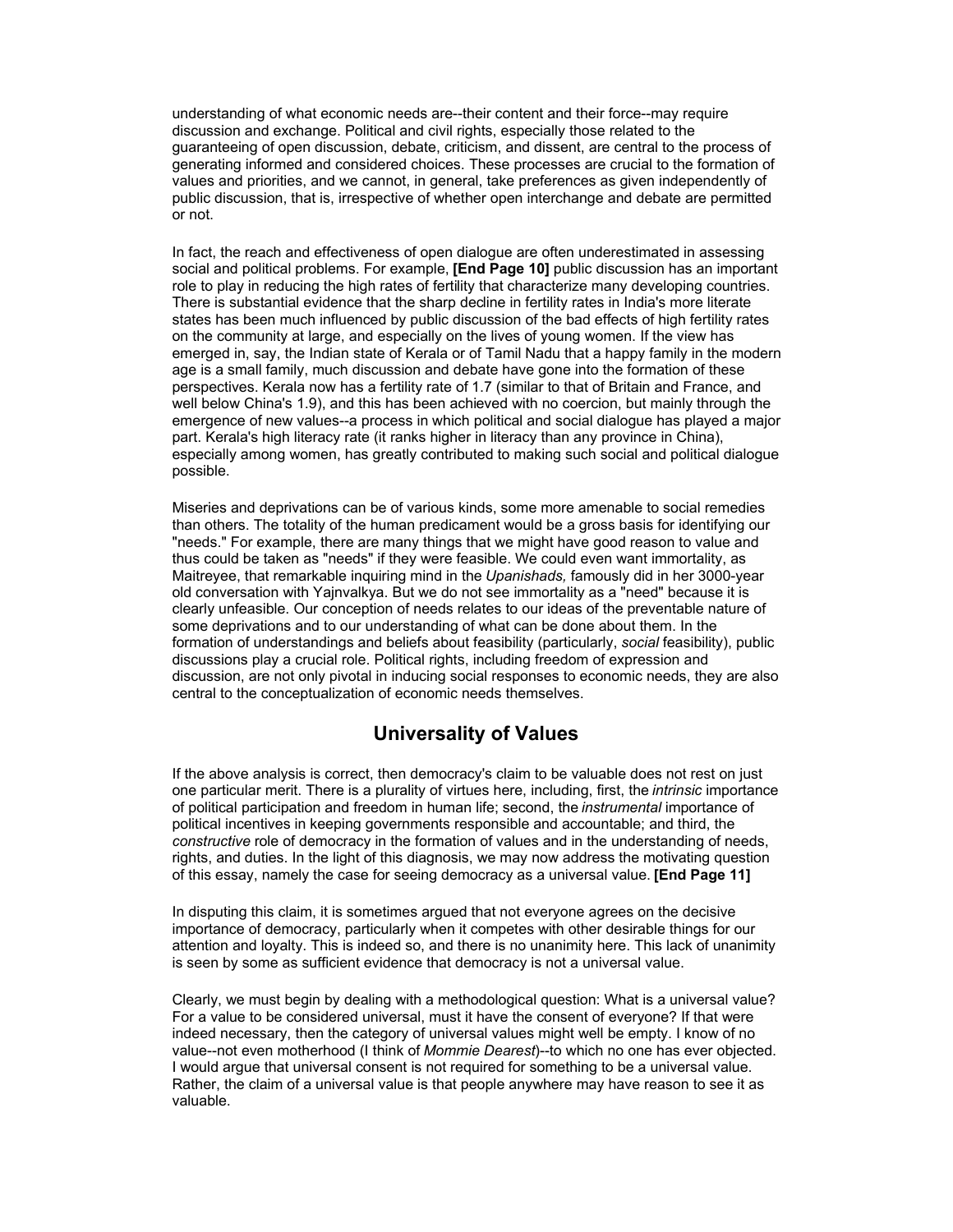When Mahatma Gandhi argued for the universal value of non-violence, he was not arguing that people everywhere already acted according to this value, but rather that they had good reason to see it as valuable. Similarly, when Rabindranath Tagore argued for "the freedom of the mind" as a universal value, he was not saying that this claim is accepted by all, but that all do have reason enough to accept it--a reason that he did much to explore, present, and propagate.<sup>6</sup> Understood in this way, any claim that something is a universal value involves some counterfactual analysis--in particular, whether people might see some value in a claim that they have not yet considered adequately. All claims to universal value--not just that of democracy--have this implicit presumption.

I would argue that it is with regard to this often *implicit* presumption that the biggest attitudinal shift toward democracy has occurred in the twentieth century. In considering democracy for a country that does not have it and where many people may not yet have had the opportunity to consider it for actual practice, it is now presumed that the people involved would approve of it once it becomes a reality in their lives. In the nineteenth century this assumption typically would have not been made, but the presumption that is taken to be natural (what I earlier called the "default" position) has changed radically during the twentieth century.

It must also be noted that this change is, to a great extent, based on observing the history of the twentieth century. As democracy has spread, its adherents have grown, not shrunk. Starting off from Europe and America, democracy as a system has reached very many distant shores, where it has been met with willing participation and acceptance. Moreover, when an existing democracy has been overthrown, there have been widespread protests, even though these protests have often been brutally suppressed. Many people have been willing to risk their lives in the fight to bring back democracy. **[End Page 12]**

Some who dispute the status of democracy as a universal value base their argument not on the absence of unanimity, but on the presence of regional contrasts. These alleged contrasts are sometimes related to the poverty of some nations. According to this argument, poor people are interested, and have reason to be interested, in bread, not in democracy. This oftrepeated argument is fallacious at two different levels.

First, as discussed above, the protective role of democracy may be particularly important for the poor. This obviously applies to potential famine victims who face starvation. It also applies to the destitute thrown off the economic ladder in a financial crisis. People in economic need also need a political voice. Democracy is not a luxury that can await the arrival of general prosperity.

Second, there is very little evidence that poor people, given the choice, prefer to reject democracy. It is thus of some interest to note that when an erstwhile Indian government in the mid-1970s tried out a similar argument to justify the alleged "emergency" (and the suppression of various political and civil rights) that it had declared, an election was called that divided the voters precisely on this issue. In that fateful election, fought largely on this one overriding theme, the suppression of basic political and civil rights was firmly rejected, and the Indian electorate--one of the poorest in the world--showed itself to be no less keen on protesting against the denial of basic liberties and rights than on complaining about economic deprivation.

To the extent that there has been any testing of the proposition that the poor do not care about civil and political rights, the evidence is entirely against that claim. Similar points can be made by observing the struggle for democratic freedoms in South Korea, Thailand, Bangladesh, Pakistan, Burma, Indonesia, and elsewhere in Asia. Similarly, while political freedom is widely denied in Africa, there have been movements and protests against such repression whenever circumstances have permitted them.

## **The Argument from Cultural Differences**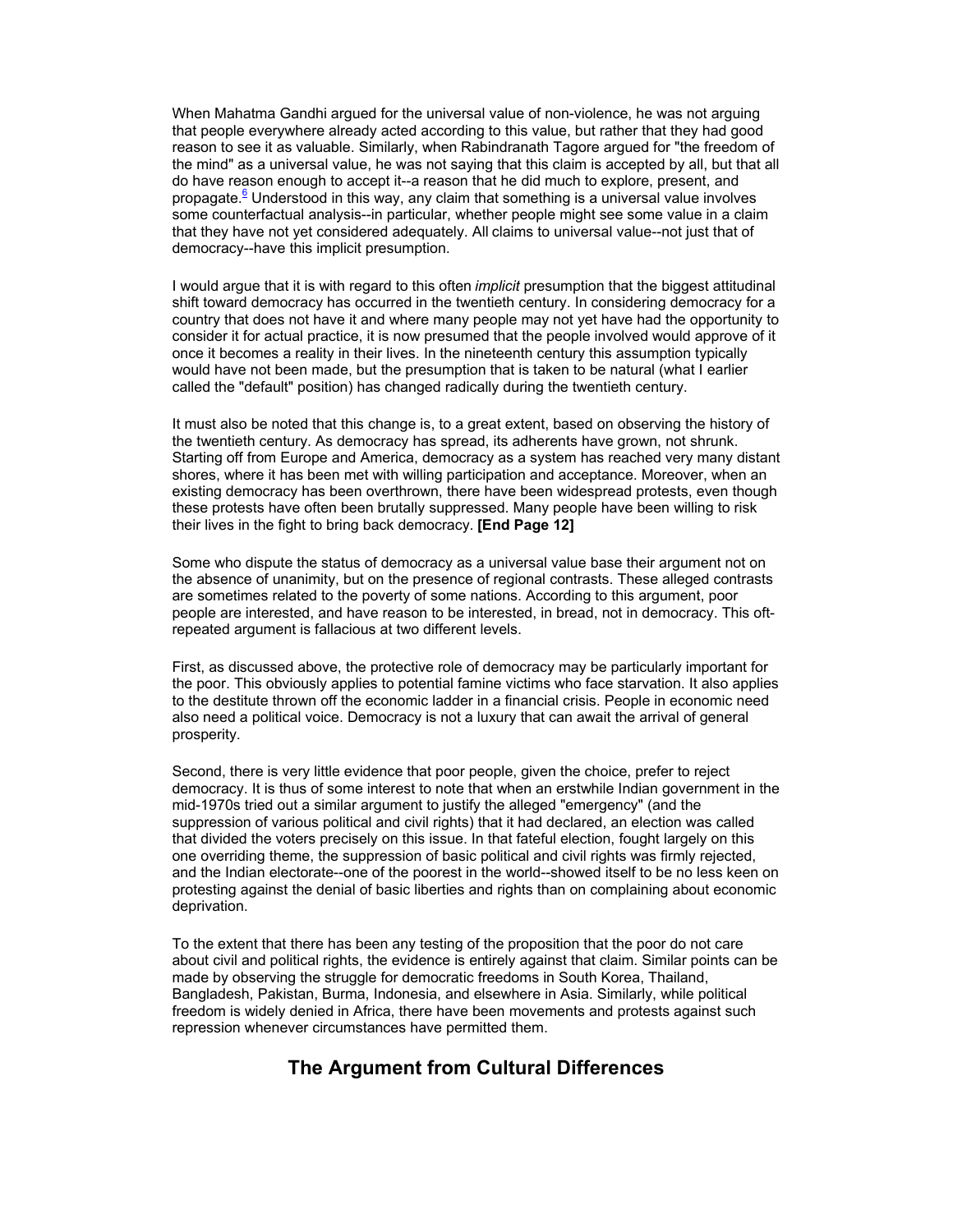There is also another argument in defense of an allegedly fundamental regional contrast, one related not to economic circumstances but to cultural differences. Perhaps the most famous of these claims relates to what have been called "Asian values." It has been claimed that Asians traditionally value discipline, not political freedom, and thus the attitude to democracy must inevitably be much more skeptical in these countries. I have discussed this thesis in some detail in my Morganthau Memorial Lecture at the Carnegie Council on Ethics and International Affairs.<sup>7</sup>

It is very hard to find any real basis for this intellectual claim in the history of Asian cultures, especially if we look at the classical **[End Page 13]** traditions of India, the Middle East, Iran, and other parts of Asia. For example, one of the earliest and most emphatic statements advocating the tolerance of pluralism and the duty of the state to protect minorities can be found in the inscriptions of the Indian emperor Ashoka in the third century B.C.

Asia is, of course, a very large area, containing 60 percent of the world's population, and generalizations about such a vast set of peoples is not easy. Sometimes the advocates of "Asian values" have tended to look primarily at East Asia as the region of particular applicability. The general thesis of a contrast between the West and Asia often concentrates on the lands to the east of Thailand, even though there is also a more ambitious claim that the rest of Asia is rather "similar." Lee Kuan Yew, to whom we must be grateful for being such a clear expositor (and for articulating fully what is often stated vaguely in this tangled literature), outlines "the fundamental difference between Western concepts of society and government and East Asian concepts" by explaining, "when I say East Asians, I mean Korea, Japan, China, Vietnam, as distinct from Southeast Asia, which is a mix between the Sinic and the Indian, though Indian culture itself emphasizes similar values."<sup>8</sup>

Even East Asia itself, however, is remarkably diverse, with many variations to be found not only among Japan, China, Korea, and other countries of the region, but also *within* each country. Confucius is the standard author quoted in interpreting Asian values, but he is not the only intellectual influence in these countries (in Japan, China, and Korea for example, there are very old and very widespread Buddhist traditions, powerful for over a millennium and a half, and there are also other influences, including a considerable Christian presence). There is no homogeneous worship of order over freedom in any of these cultures.

Furthermore, Confucius himself did not recommend blind allegiance to the state. When Zilu asks him "how to serve a prince," Confucius replies (in a statement that the censors of authoritarian regimes may want to ponder), "Tell him the truth even if it offends him." Confucius is not averse to practical caution and tact, but does not forgo the recommendation to oppose a bad government (tactfully, if necessary): "When the [good] way prevails in the state, speak boldly and act boldly. When the state has lost the way, act boldly and speak softly. **10** 

Indeed, Confucius provides a clear pointer to the fact that the two pillars of the imagined edifice of Asian values, loyalty to family and obedience to the state, can be in severe conflict with each other. Many advocates of the power of "Asian values" see the role of the state as an extension of the role of the family, but as Confucius noted, there can be tension between the two. The Governor of She told Confucius, **[End Page 14]** "Among my people, there is a man of unbending integrity: when his father stole a sheep, he denounced him." To this Confucius replied, "Among my people, men of integrity do things differently: a father covers up for his son, a son covers up for his father--and there is integrity in what they do. $^{\text{11}}$ 

The monolithic interpretation of Asian values as hostile to democracy and political rights does not bear critical scrutiny. I should not, I suppose, be too critical of the lack of scholarship supporting these beliefs, since those who have made these claims are not scholars but political leaders, often official or unofficial spokesmen for authoritarian governments. It is, however, interesting to see that while we academics can be impractical about practical politics, practical politicians can, in turn, be rather impractical about scholarship.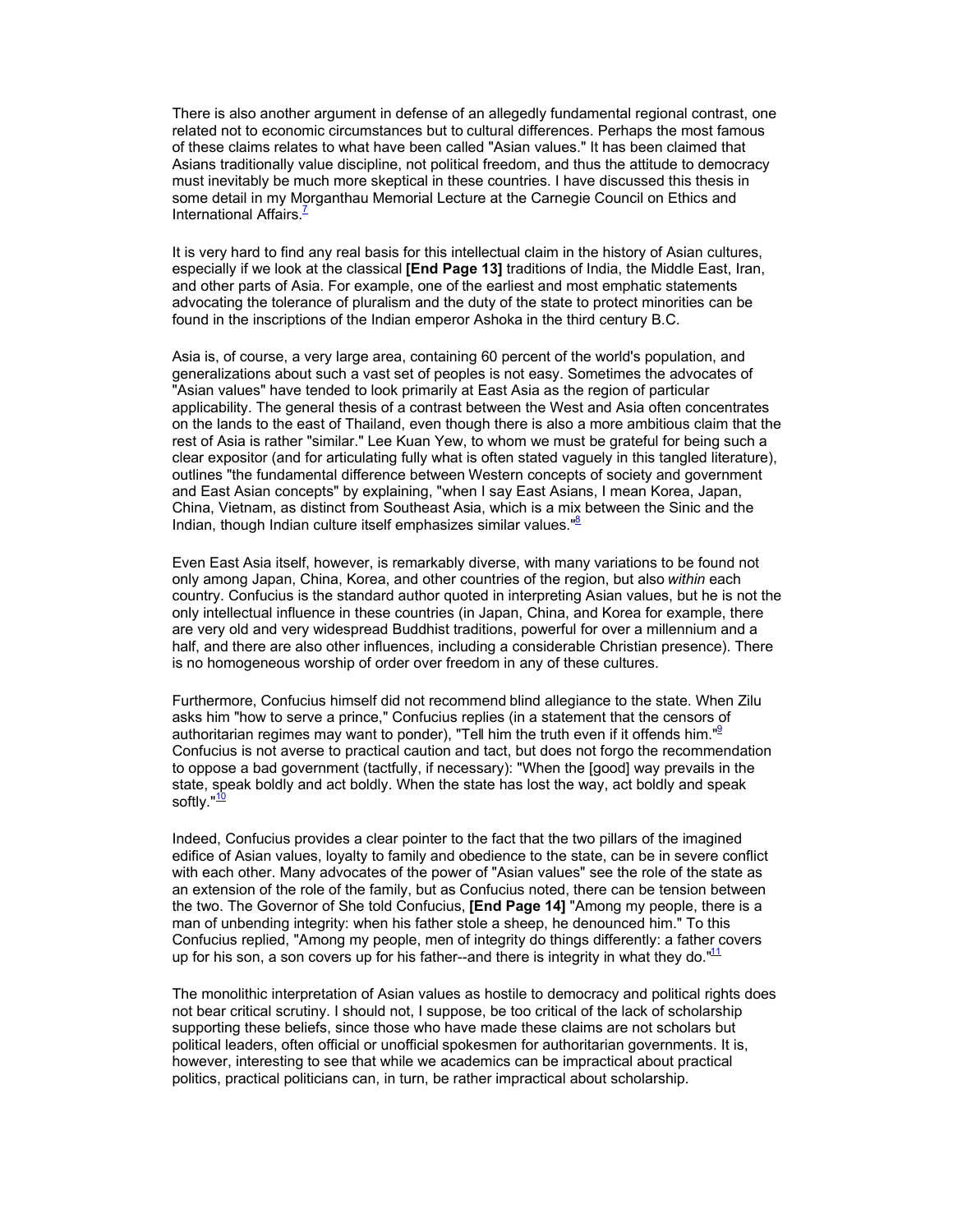It is not hard, of course, to find authoritarian writings within the Asian traditions. But neither is it hard to find them in Western classics: One has only to reflect on the writings of Plato or Aquinas to see that devotion to discipline is not a special Asian taste. To dismiss the plausibility of democracy as a universal value because of the presence of some Asian writings on discipline and order would be similar to rejecting the plausibility of democracy as a natural form of government in Europe or America today on the basis of the writings of Plato or Aquinas (not to mention the substantial medieval literature in support of the Inquisitions).

Due to the experience of contemporary political battles, especially in the Middle East, Islam is often portrayed as fundamentally intolerant of and hostile to individual freedom. But the presence of diversity and variety *within* a tradition applies very much to Islam as well. In India, Akbar and most of the other Moghul emperors (with the notable exception of Aurangzeb) provide good examples of both the theory and practice of political and religious tolerance. The Turkish emperors were often more tolerant than their European contemporaries. Abundant examples can also be found among rulers in Cairo and Baghdad. Indeed, in the twelfth century, the great Jewish scholar Maimonides had to run away from an intolerant Europe (where he was born), and from its persecution of Jews, to the security of a tolerant and urbane Cairo and the patronage of Sultan Saladin.

Diversity is a feature of most cultures in the world. Western civilization is no exception. The practice of democracy that has won out in the *modern* West is largely a result of a consensus that has emerged since the Enlightenment and the Industrial Revolution, and particularly in the last century or so. To read in this a historical commitment of the West--over the millennia- to democracy, and then to contrast it with non-Western traditions (treating each as monolithic) would be a great mistake. This tendency toward oversimplification can be seen not only in the writings of some governmental spokesmen **[End Page 15]** in Asia, but also in the theories of some of the finest Western scholars themselves.

As an example from the writings of a major scholar whose works, in many other ways, have been totally impressive, let me cite Samuel Huntington's thesis on the clash of civilizations, where the heterogeneities *within* each culture get quite inadequate recognition. His study comes to the clear conclusion that "a sense of individualism and a tradition of rights and liberties" can be found in the West that are "unique among civilized societies." $12$  Huntington also argues that "the central characteristics of the West, those which distinguish it from other civilizations, antedate the modernization of the West." In his view, "The West was West long before it was modern."<sup>13</sup> It is this thesis that--I have argued--does not survive historical scrutiny.

For every attempt by an Asian government spokesman to contrast alleged "Asian values" with alleged Western ones, there is, it seems, an attempt by a Western intellectual to make a similar contrast from the other side. But even though every Asian pull may be matched by a Western push, the two together do not really manage to dent democracy's claim to be a universal value.

#### **Where the Debate Belongs**

I have tried to cover a number of issues related to the claim that democracy is a universal value. The value of democracy includes its *intrinsic importance* in human life, its *instrumental role* in generating political incentives, and its *constructive function* in the formation of values (and in understanding the force and feasibility of claims of needs, rights, and duties). These merits are not regional in character. Nor is the advocacy of discipline or order. Heterogeneity of values seems to characterize most, perhaps all, major cultures. The cultural argument does not foreclose, nor indeed deeply constrain, the choices we can make today.

Those choices have to be made here and now, taking note of the functional roles of democracy, on which the case for democracy in the contemporary world depends. I have argued that this case is indeed strong and not regionally contingent. The force of the claim that democracy is a universal value lies, ultimately, in that strength. That is where the debate